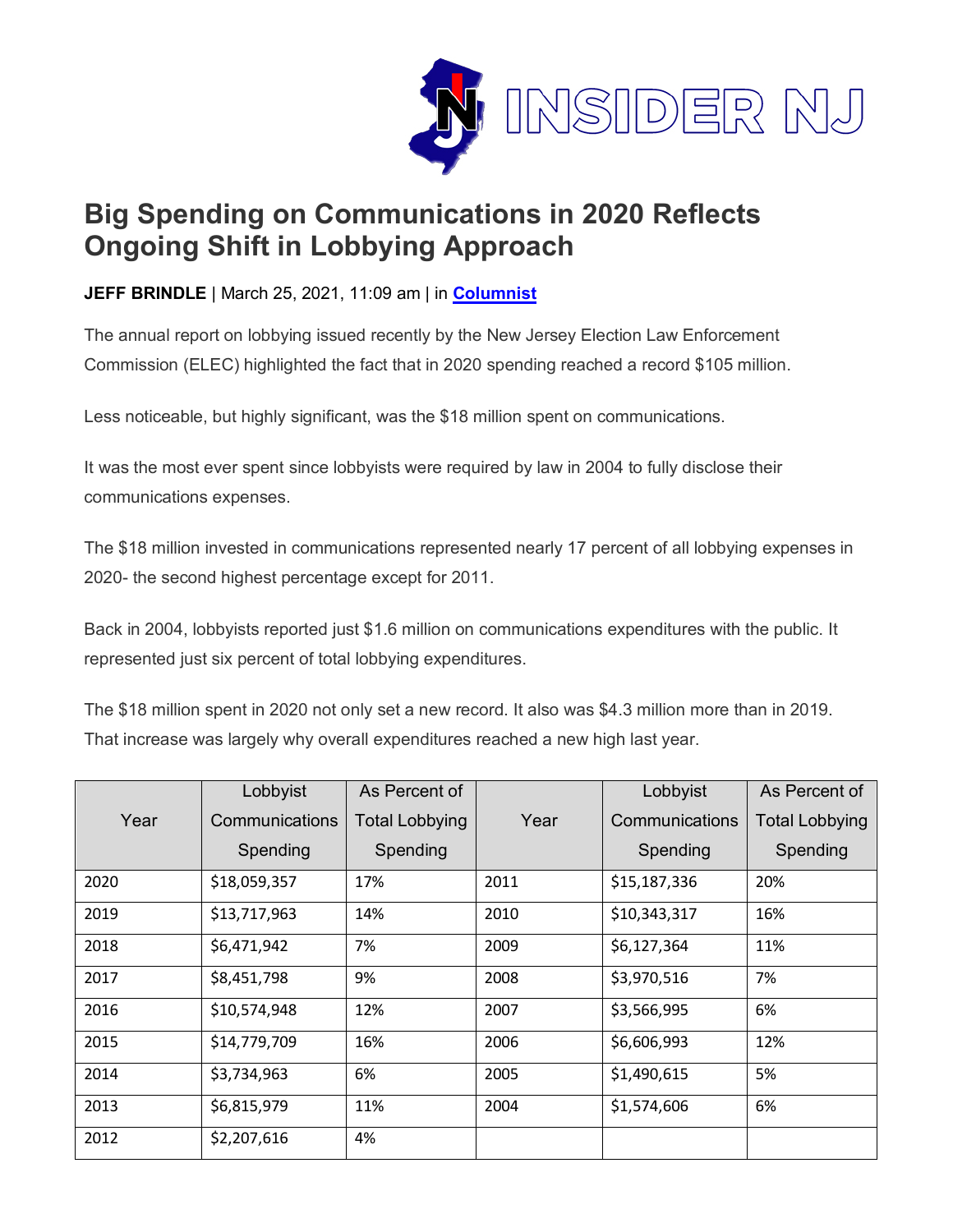Of the top ten spenders on communications in 2020, seven also were among the top ten overall spenders.

What is important about this number is that it provides further evidence of a long-term shift in lobbying strategy.

Communications with the public are a form of indirect lobbying.

Indirect lobbying employs the use of broadcast, digital and print advertising along with direct mail to mobilize the public on behalf of certain issues.

It is not all that different from efforts in support or opposition to ballot questions, which often become law when they receive public backing.

Unlike traditional, old school lobbying, where lobbyists attempt to influence legislation by directly communicating with elected officials, indirect lobbying seeks to generate interest among the public on behalf of policy priorities of special interests.

When it first became popular at the federal level in the 1980s, this type of lobbying used to be called "astroturfing" because special interests used mass media campaigns to "artificially" gin up the public for or against issues that mattered to lobbyists and their clients. The campaigns were considered effective because it looked like members of the public were banding together spontaneously.

Now the practice is so common it is simply called grassroots lobbying or issue advocacy. What matters now is only that public outcry, regardless of how it is instigated, can be an enormous lever for political influence.

The \$18 million spent on communications in 2020 not only is a record unto itself but consistent with a recognizable trend in recent years.

Indirect, grassroots lobbying was first identified as a future trend in a 1990 report I wrote entitled, "ELEC White Paper: Lobbying Reform." It stated ". . . grassroots lobbying strategies can take an even more sophisticated form. In this way, the communications revolution is by far and away the most significant development to impact upon lobbying at the grassroots level."

The report added "Grassroots lobbying can be an integral part of a high-powered special interest strategy for success. This type of lobbying involves the mobilization of grassroots support in favor or opposition to legislation or administrative action . . . any comprehensive reform of the lobbying disclosure laws in New Jersey should require the reporting of expenditures made for grassroots lobbying."